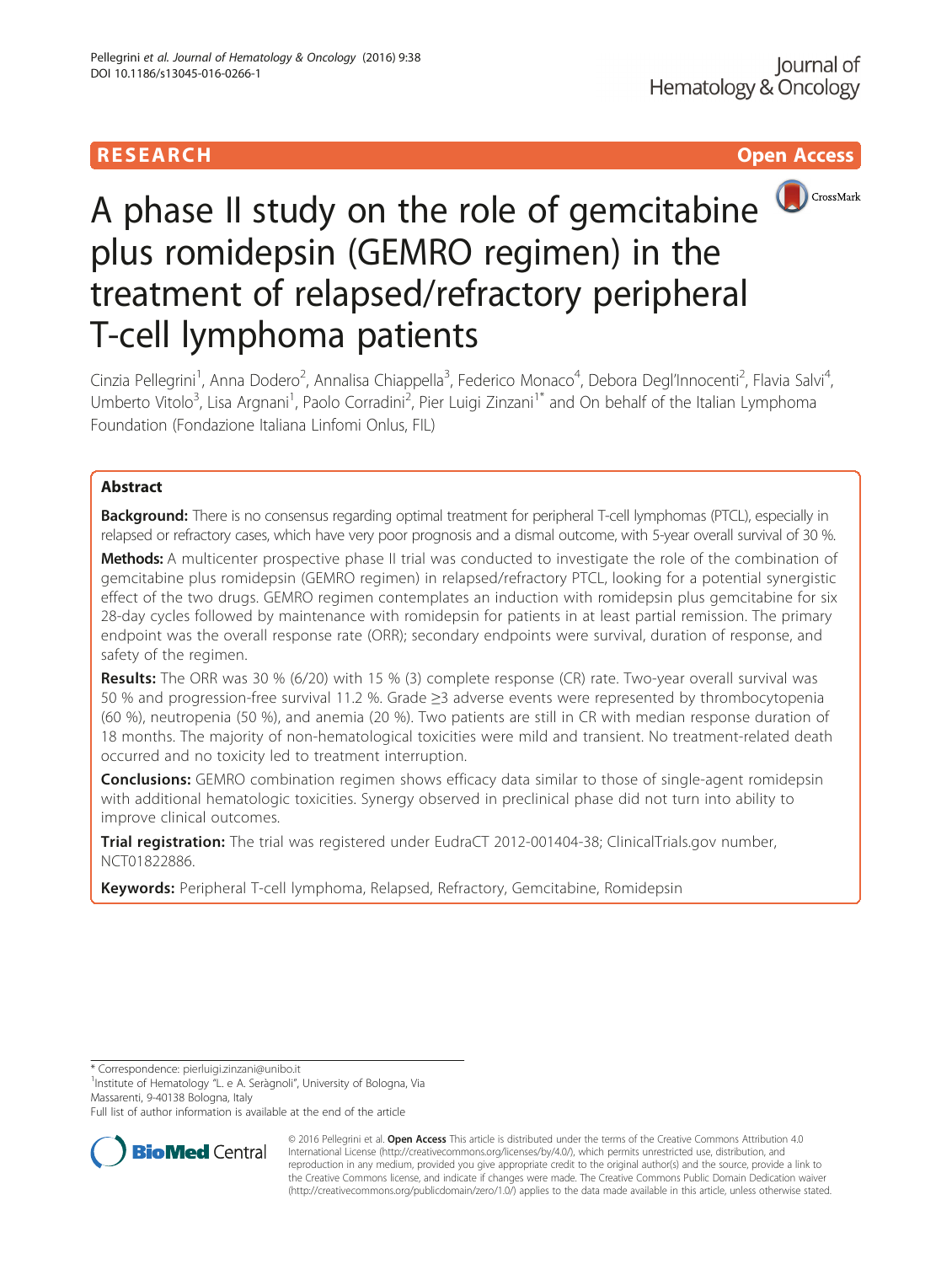## Background

Peripheral T-cell lymphomas (PTCL) comprise a heterogeneous group of lymphoid malignancies arising from mature T-cells which present with different phenotypes and clinical presentations [\[1, 2\]](#page-5-0). These aggressive lymphomas are uncommon, constituting 10–12 % of non-Hodgkin's lymphomas (NHL) in Western countries [\[3](#page-5-0)] but are relatively common in Eastern Asian, constituting about 20 % of mature NHL [\[4](#page-5-0)]. There is no consensus regarding optimal treatment for PTCL, especially in relapsed or refractory cases, which have very poor prognosis. High-dose chemotherapy followed by autologous stem cell transplantation (ASCT) has been accepted as a salvage treatment for eligible patients, although the evidence is unclear [[5](#page-5-0)]. Moreover, the overall prognosis remains dismal in patients unsuitable for ASCT. Thus, effective salvage chemotherapy prior to ASCT or optimal therapeutic approach for patients ineligible for ASCT should be investigated in order to improve the prognosis of PTCL patients. Despite the enormous advances in our understanding of aggressive lymphomas, it is clear that progress in PTCL management has lagged well behind other B-cell malignancies. Over the past 5 years, the US Food and Drug Administration (FDA) has approved four drugs for patients with relapsed/refractory PTCL, and, counting the recent Japanese approval of the anti-CCR4 monoclonal antibody for patients with adult T-cell leukemia/lymphoma, five drugs have been approved worldwide [\[6](#page-5-0)–[10](#page-5-0)]. These approvals have led to the initiation of no fewer than four randomized clinical studies, exploring the integration of these new agents into standard CHOP (cyclophosphamide–adriamycin–vincristine–prednisone)-based chemotherapy regimens for patients with newly diagnosed PTCL [\[11](#page-5-0)–[14\]](#page-5-0). In addition, new waves of studies are exploring the potential benefits of novel drug combinations, an effort to build on the obvious singleagent successes. What has emerged most recently is the recognition that PTCL may be a disease characterized by epigenetic dysregulation: this could explain PTCL sensitivity to histone deacetylase (HDAC) inhibitors and open the door for even more creative combination approaches.

Gemcitabine (2′,2′-difluorodeoxycytidine) is a pyrimidine anti-metabolite with clinical activity in aggressive lymphomas. The overall response rates (ORR) for gemcitabine as a single agent in relapsed/refractory PTCL are up to 50 % [[15](#page-5-0), [16\]](#page-5-0), while the single-agent activity is lower in relapsed/refractory aggressive B-cell NHL with a reported ORR of 20 % in small series [[17](#page-5-0)]. Gemcitabinebased combinations with other chemotherapeutic agents afford higher response rates, although even toxicity occurrence is higher (especially myelosuppression and infective complications) [\[18\]](#page-5-0).

Romidepsin is an HDAC inhibitor that was approved by FDA in 2011 for the treatment of PTCL in patients who have received at least one prior therapy [\[7\]](#page-5-0). A larger, pivotal phase II study on romidepsin in patients with relapsed or refractory PTCL showed an overall response rate of 25 % (complete response [CR] rate of 15 %) without significant differences in response rates between patient subgroups that included major PTCL subtypes [\[7\]](#page-5-0). On the basis of these data, there are some trials examining the combination of romidepsin with conventional chemotherapy regimens [[11](#page-5-0), [19](#page-5-0)]. Currently, romidepsin is under investigation for patients with PTCL in various combinations, i.e., aurora A kinase inhibitor alisertib [[20](#page-5-0)], proteasome inhibitors bortezomib [[21](#page-5-0)], carfilzomib [\[22](#page-5-0)], lenalidomide [[23](#page-5-0), [24\]](#page-5-0), and pralatrexate [[25](#page-6-0)].

Starting from these data and due to the still unmet clinical need for patients with relapsed/refractory PTCL, we designed a multicenter phase II study to investigate the role of the combination of gemcitabine plus romidepsin (GEMRO regimen) looking for a potential synergistic effect of the two drugs.

## Methods

## Study population and eligibility criteria

Patients with histologically proven PTCL as per WHO criteria and for whom previous treatments had failed were eligible for this study. Additional inclusion criteria included measurable disease, an absolute neutrophil count  $>1 \times 10^9/$ l, hemoglobin >8 g/dl, platelets >100  $\times$  10<sup>9</sup>/l, and normal renal and hepatic functions. All patients had to have an Eastern Cooperative Oncology Group performance status (PS) score of 0–2 at time of enrolment. Patients had not to have received prior gemcitabine or romidepsin therapy.

## Study design

This was a phase II clinical study on patients with PTCL conducted at 4 Italian centers. The local ethic committee at each centre approved the study protocol and its amendments, in accordance with the Italian law and complying with the Declaration of Helsinki (ethical committee of the coordinating center, Comitato Etico Policlinico S. Orsola-Malpighi Bologna, Italy; reference number 045-2012/U). Patients provided written informed consent before enrolment.

The dose and schedule of this combined regimen were extrapolated by a phase I trial of romidepsin in combination with gemcitabine in patients with pancreatic and other advanced solid tumors [[26](#page-6-0)]. The present phase II study included an induction part with romidepsin 12 mg/m<sup>2</sup> i.v. on days 1, 8, and 15 and gemcitabine 800 mg/m<sup>2</sup> i.v. on days 1 and 15 for 6 cycles, each cycle to be repeated every 28 days. After this induction phase, patients who obtained at least a partial response (PR) proceeded onto romidepsin maintenance at the dose of 14 mg/m<sup>2</sup> i.v. until disease progression.

Clinical evaluations at the time of study entry included medical history and physical examination, complete blood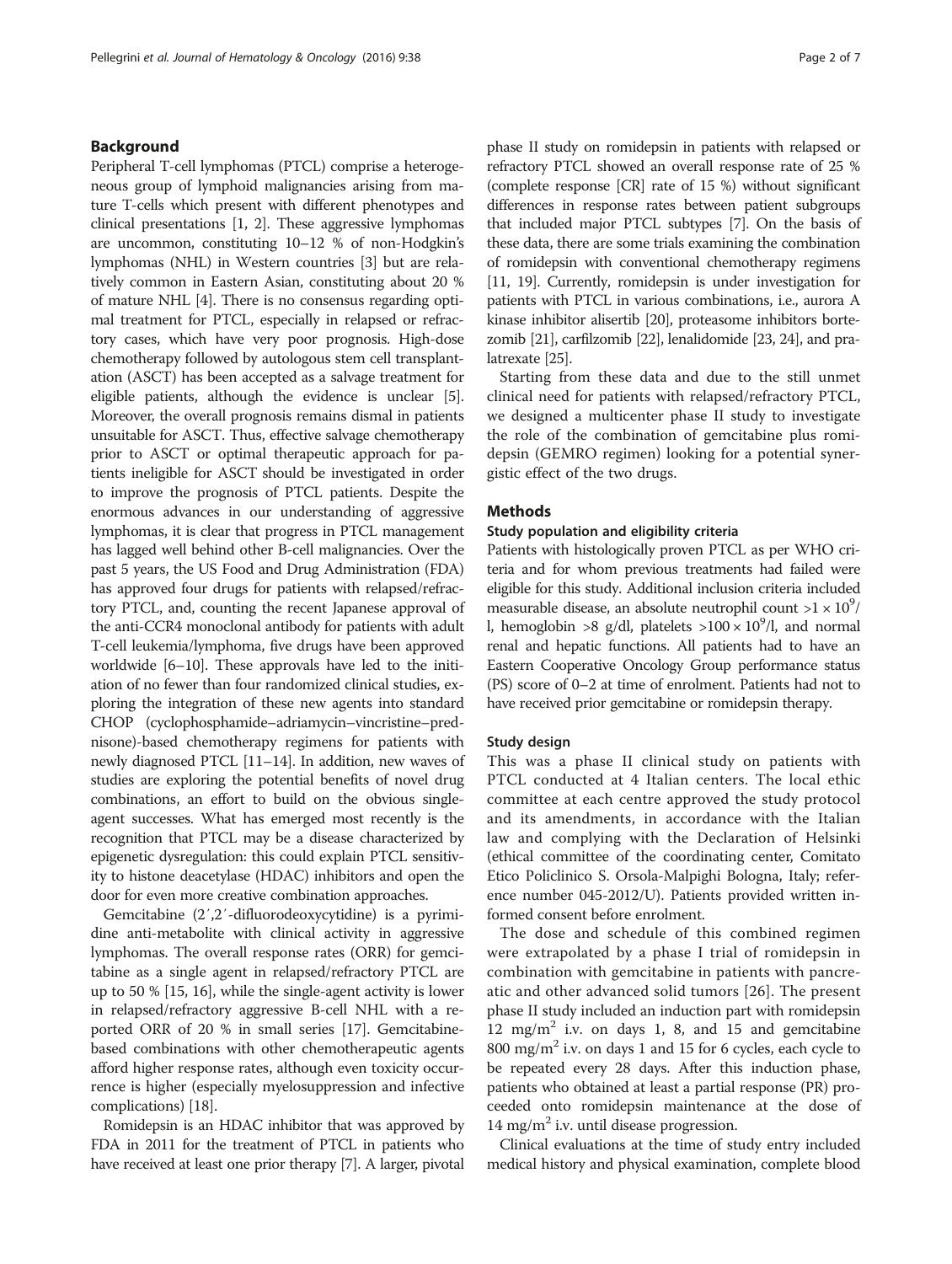cell count, serum biochemistry, electrocardiogram and echocardiogram, computed tomography (CT) scan of the neck, chest, abdomen, and pelvis, and positron emission tomography (PET) scan of the total body. Bone marrow and lymph node biopsies had not to be if performed before signing the study informed consent as part of standard medical care within 56 days before GEMRO for bone marrow biopsy and within 6 months for lymph node biopsy, respectively.

Patient response was evaluated after 3 cycles of GEMRO and 4 weeks after the end of the induction phase (i.e., after the sixth cycle); in addition, during the maintenance phase with romidepsin, the response evaluation was done every 4 months for the first 2 years. All sites of initial disease were reassessed by CT scan, PET scan, and bone marrow biopsy for patients who had bone marrow involvement. Response assessment was performed according to the Revised Response Criteria for Malignant Lymphoma [[27](#page-6-0)].

The trial was registered under EudraCT 2012-001404-38; ClinicalTrials.gov number, NCT01822886.

#### Statistical analysis

Sample size estimation was performed by Fleming's single-stage procedure. Defined p0 as the proportion of response below which the treatment does not warrant further investigations and  $p\alpha$  as the proportion of responses beyond which a phase 3 trial should be carried out, we set  $p0 = 0.3$  and  $p\alpha = 0.7$ . The number of patients required, given a type I error at 0.05 one sided and a power of 80 %, was 18 and the number of successes 13. Taking into account a dropout of 10 %, the number of patients was set at 20.

The primary endpoint of this study was ORR after the induction phase, consisting of the sum of CR and PR rates; the secondary endpoints were duration of the response, progression-free survival (PFS), overall survival (OS), and safety of the GEMRO regimen [\[27\]](#page-6-0). Survival curves were estimated using the Kaplan-Meier method. For the safety analyses, frequency of toxicities was reported by type and grade according to the National Cancer Institute Common Terminology Criteria for Adverse Events (version 4.0).

Efficacy and safety were evaluated on the basis of intention-to-treatment. All analyses were performed using STATA (version 11.1).

## Results

## Patient characteristics

A total of 20 patients with relapsed/refractory PTCL were enrolled and treated between January 2013 and December 2014. The baseline characteristics of the patients in this study are summarized in Table 1. The median age of patients was 55 years (range 24–77 years), and 10 were males (50 %). All patients had a good PS of 0 or 1. Regarding the histology, 10 (50 %) patients had PTCL not

| <b>Table 1</b> Patient characteristics |  |
|----------------------------------------|--|
|----------------------------------------|--|

| Characteristic                    |                |  |  |  |  |
|-----------------------------------|----------------|--|--|--|--|
|                                   | n(%)           |  |  |  |  |
| Age, years                        |                |  |  |  |  |
| Median                            | 55             |  |  |  |  |
| Range                             | $24 - 77$      |  |  |  |  |
| Sex                               |                |  |  |  |  |
| Male                              | 10(50)         |  |  |  |  |
| Female                            | 10(50)         |  |  |  |  |
| Histology                         |                |  |  |  |  |
| PTCL-NOS                          | 10(50)         |  |  |  |  |
| AITL                              | 9(45)          |  |  |  |  |
| ALCL, ALK negative                | 1(5)           |  |  |  |  |
| Stage at enrolment                |                |  |  |  |  |
| $\left\  - \right\ $              | 1(5)           |  |  |  |  |
| $III - IV$                        | 19 (95)        |  |  |  |  |
| Extranodal involvement            |                |  |  |  |  |
| International Prognostic Index    |                |  |  |  |  |
| $\geq$ 2                          | 16 (80)        |  |  |  |  |
| No. of prior regimens             |                |  |  |  |  |
| Median                            | $\overline{2}$ |  |  |  |  |
| Range                             | $1 - 4$        |  |  |  |  |
| Refractory to most recent therapy |                |  |  |  |  |

PTCL-NOS peripheral T-cell lymphoma not otherwise specified, AITL angioimmunoblastic T-cell lymphoma, ALCL anaplastic large cell lymphoma, ALK anaplastic lymphoma kinase

otherwise specified (PTCL-NOS), 9 (45 %) patients had angioimmunoblastic T-cell lymphoma (AITL), and 1 (5 %) patient had anaplastic large cell lymphoma (ALCL) anaplastic lymphoma kinase (ALK) negative. No follicular helper T-cell cases were observed. One patient (5 %) was stage II, and 19 patients (95 %) were stage III or IV. In addition, there were 10 patients (50 %) with extranodal involvement, 6 of whom with bone marrow involvement. The 80 % of subjects had an international prognostic index score ≥2. Patients had received a median of two (range, 1–4) prior treatment regimens and 7 (35 %) of patients had failed prior autologous stem cell transplantation. There were 12 refractory cases (60 %) and 8 relapsed cases (40 %).

### Response to treatment and outcomes

Patients started GEMRO therapy at a median time from diagnosis of 13.9 months. The median number of cycles received per patient during induction phase was 3 (range 1–6). Six patients withdrew from treatment before the first scheduled restaging due to objective clinical progression of the underlying disease.

At the end the induction phase, the ORR was 30 % (6/ 20 patients) and included 3 (15 %) CR and 3 (15 %) PR; among the remaining patients, stable disease was observed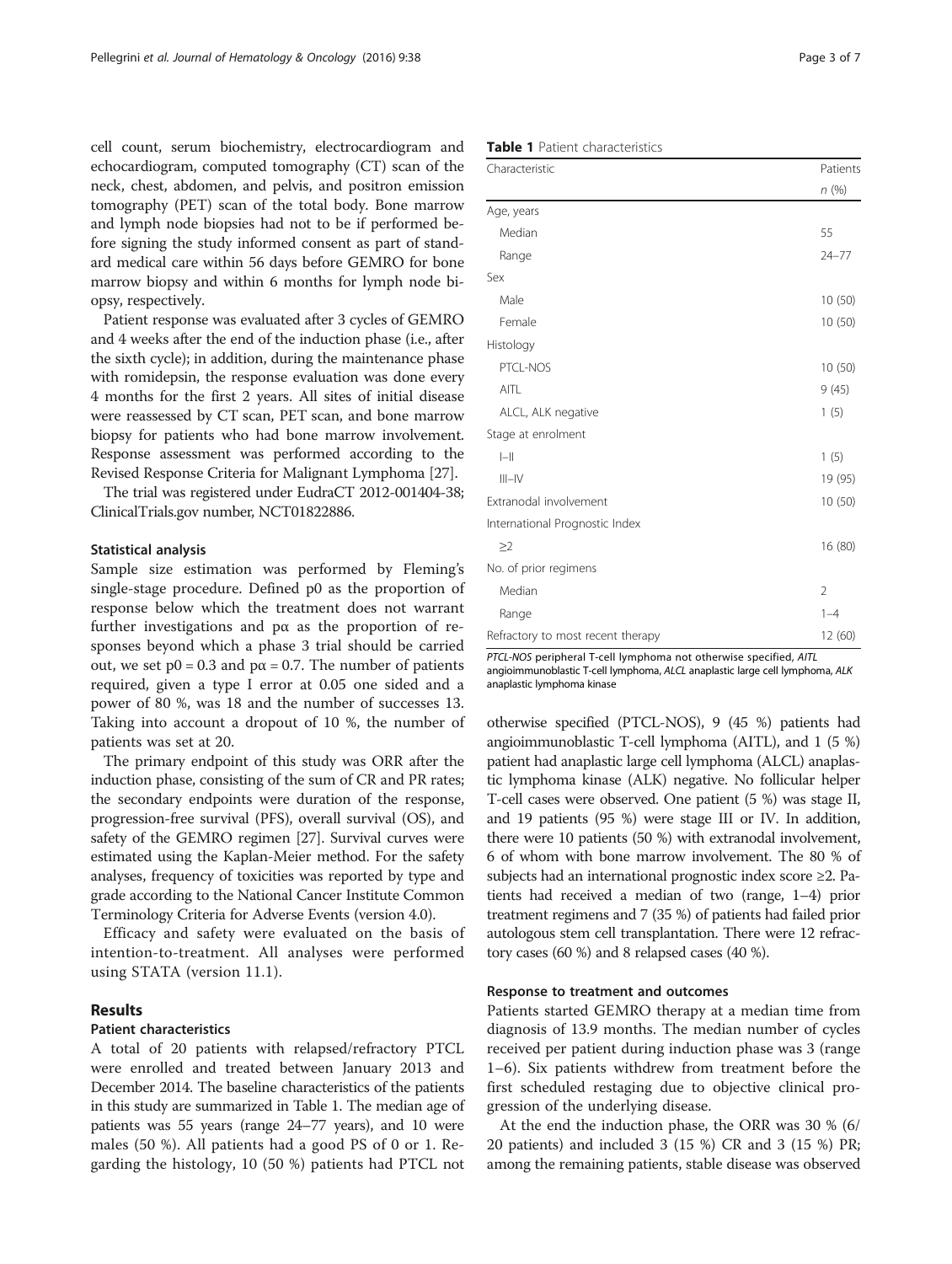in one (5 %) case and 13 (65 %) had progressive disease. According to the histologic subsets, among the 6 responders, there were 4 PTCL-NOS (2 CR and 2 PR) and 2 AILT (1 CR and 1 PR). One (an AITL) of the 3 CR patients discontinued the treatment after 4 cycles due to cardiologic problems not related to the therapeutic regimen, and she is currently in CR after 35 months: Fig. 1 shows the rapid and complete disappearance of the lymphoma assessed by PET scan.

All the responders (CRs and PRs), except for the CR patient who stopped the treatment after 4 cycles, underwent maintenance phase with romidepsin. Current median number of cycles in the maintenance phase is 5, but one patient is still on treatment (12th cycle).

During the maintenance period, two PRs had a disease progression after 4 and 5 months, respectively; the third PR patient, after 2 months of maintenance, underwent allotransplant obtaining CR. At this time, 2/3 CRs are in continuous response after 12 and 35 (AILT patient treated with only 4 cycles) months, respectively. One CR patient relapsed after the sixth cycle of maintenance. Median duration of response was 12.4 months, 18 months for CR patients.

At a median follow-up of 18 months, the 2-year OS rate for all patients was 50 % (median reached at 22 months, Fig. [2](#page-4-0)), the 2-year PFS rate for all patients was 11.2 % with

median reached at 2.5 months (Fig. [3](#page-4-0)). At the latest follow-up, 10 patients were deceased due to lymphoma and 10 patients were still, 3 of whom without disease.

## Safety

Treatment-related toxicities are shown in Table [2](#page-4-0). The most common grade 3 or 4 toxicity was thrombocytopenia, which was observed in 12 patients (60 %); grade 3 or 4 neutropenia was observed in 10 (50 %) patients while grade 3/4 anemia occurred in 20 % of cases. The majority of nonhematological toxicities were mild and transient. There was no grade 4 non-hematological toxicity observed in the study; however, a grade 3 transaminase increase occurred in 3 patients. No treatment-related death occurred and no toxicity led to treatment interruption.

## **Discussion**

The generally poor outcomes observed in PTCL patients highlight the urgent need for alternative treatment strategies. Several novel approaches have been evaluated in single-arm phase I and II studies, mainly in patients with relapsed/refractory disease, which has a particularly poor prognosis. In a recent registry study [[28](#page-6-0)], PTCL patients receiving CHOP or CHOP-like regimens as first-line therapy showed poor outcomes: 25 % of patients had refractory disease with a median OS of 2.5 months and 53 % of

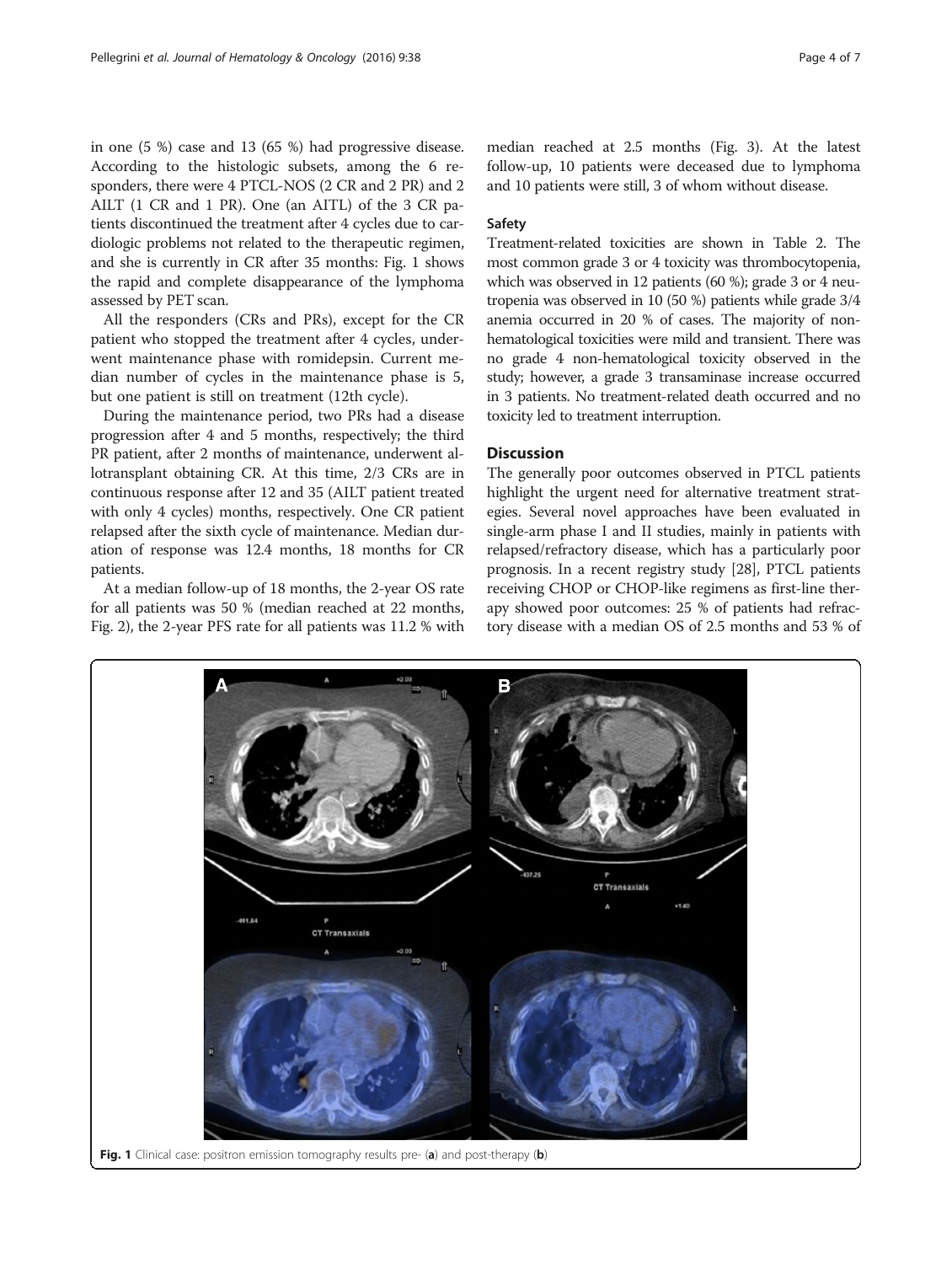<span id="page-4-0"></span>

responding patients relapsed with a median OS of 6 months. There is, consequently, a requirement for effective second-line treatments for relapsed and refractory PTCL. Over recent years, several single-agent therapies have proven to be effective in this setting. Pralatrexate, romidepsin, and belinostat are all approved broadly for PTCL with ORRs in large phase II studies of 29, 25, and 26 %, respectively [\[6](#page-5-0), [7, 9](#page-5-0)]. Brentuximab vedotin is also approved in relapsed ALCL with an ORR of 86 % in a small phase II trial [\[8](#page-5-0)]. In addition, mogamulizumab (approved only in Japan) reported an ORR of 34 % in a small PTCL phase II study [\[10\]](#page-5-0).

Regarding the combination of romidepsin and gemcitabine, there were some interesting preclinical data in solid tumors: romidepsin synergistically inhibits cell proliferation with gemcitabine by suppressing removal of incorporated harmful nucleotide analogues of DNA [\[29](#page-6-0)]. Despite minimal clinical activity of this combination in solid tumors [[26\]](#page-6-0), romidepsin plus gemcitabine is being studied in several phase I trials underway in patients with PTCL [[30, 31](#page-6-0)].



Table 2 Treatment-related adverse event: all events and grade ≥3 events

|   |    |        |    |    |                       | Any grade | Grades 3-4 |
|---|----|--------|----|----|-----------------------|-----------|------------|
|   |    |        |    |    |                       | N(%       | N(%        |
|   |    |        |    |    | Anemia                | 12(60)    | 4(20)      |
|   |    | .      |    |    | Neutropenia           | 11(55)    | 10(50)     |
|   |    |        |    |    | Thrombocytopenia      | 16(80)    | 12(60)     |
|   |    |        |    |    | Febrile neutropenia   | 2(10)     | $\Omega$   |
|   |    |        |    |    | Nausea and vomiting   | 10(50)    | $\Omega$   |
|   |    |        |    |    | Pyrexia               | 6(30)     | 0          |
| 0 | 10 | 20     | 30 | 40 | Transaminase increase | 4(20)     | 3(15)      |
|   |    | montho |    |    |                       |           |            |

In our study, we reported an ORR of 30 % with a CR rate of 15 %. The median duration of response was 12 months (range, 9–35 months with median follow-up of 18 months) and the median PFS was reached at 2.5 months. In responding patients, the achievement of CR was associated with prolonged PFS and OS compared with all other outcomes. The safety profile was overall hematologic, and particularly it was represented by thrombocytopenia and neutropenia.

The ORR and CR rates did not differ from data reported on romidepsin as a single agent [[7](#page-5-0)]. At the same time, there was a similar outcome for responding patients as observed in the pivotal phase II study on romidepsin in monotherapy [\[32\]](#page-6-0). Remarkably, the median PFS was analogous to those reported for PTCL after relapse or progression, regardless of the treatment, e.g., romidepsin or belinostat [[7, 9](#page-5-0), [33](#page-6-0)]. On the other side, the toxicity profile of GEMRO regimen reported additional hematologic toxicities, as previously stated in the phase I study on solid tumors [\[26\]](#page-6-0).

One possible reason for these disappointing results could be that cases with extensive and refractory disease were enrolled: 95 % of patients had stage III–IV disease and 60 % patients were refractory. It could be important to revise the GEMRO regimen on the basis of different schedule (dose and timing) of both drugs.

## Conclusions

We identified disappointing clinical results with GEMRO plan in relapsed/refractory PTCL. In fact, these preliminary data failed to show a superiority of the GEMRO combination regimen over single-agent romidepsin as salvage treatment in this setting of patients. These data could indicate that synergy observed in preclinical phase does not always turn into ability to improve clinical outcomes. For the next steps, potential modifications of the treatment schedule are requested to allow more substantial delivery of the treatment and subsequent better clinical response.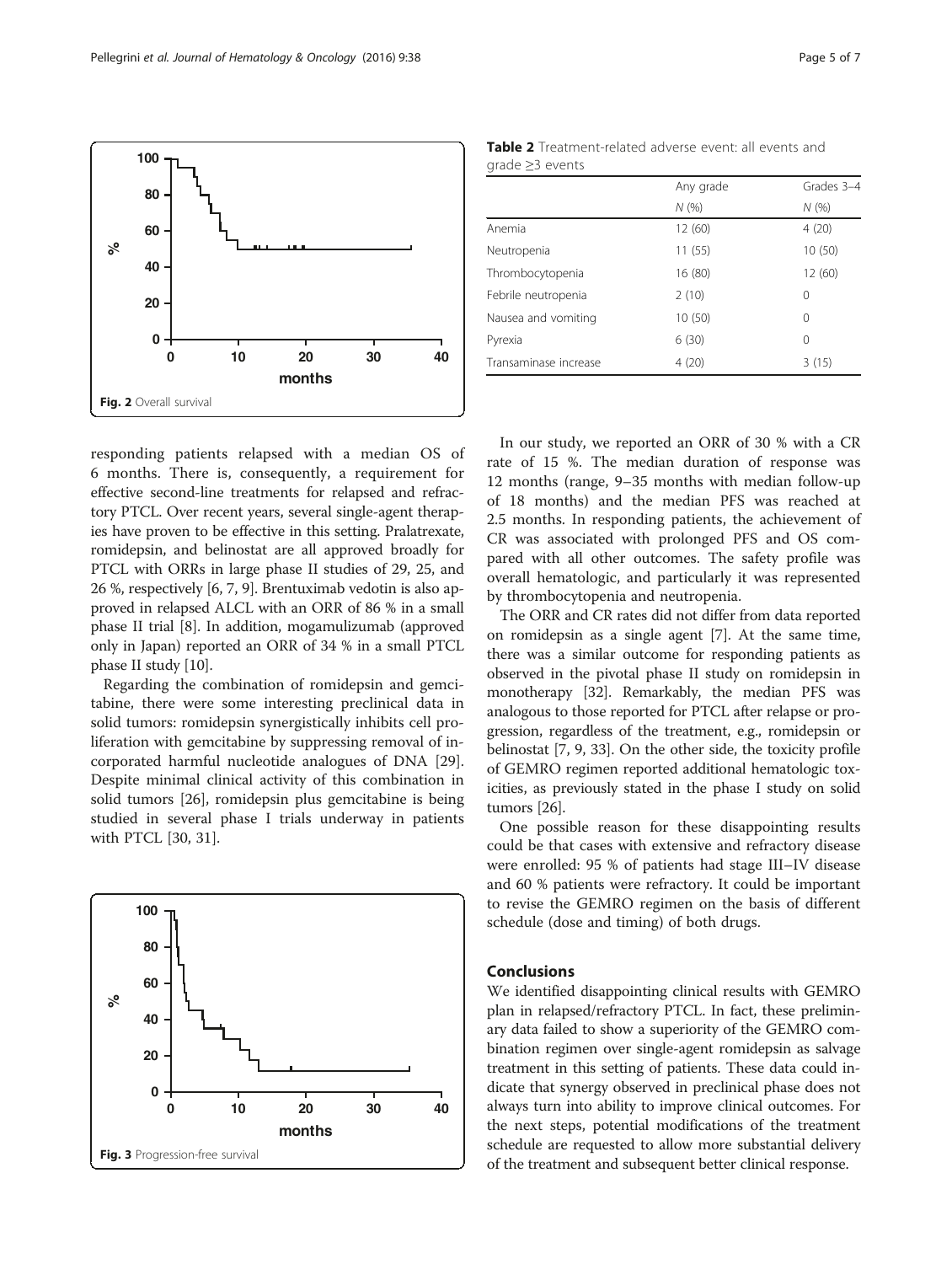## <span id="page-5-0"></span>Abbreviations

AITL: angioimmunoblastic T-cell lymphoma; ALCL: anaplastic large cell lymphoma; ALK: anaplastic lymphoma kinase; ASCT: autologous stem cell transplantation; CHOP: cyclophosphamide–adriamycin–vincristine–prednisone; CR: complete response; CT: computed tomography; FDA: Food and Drug Administration; HDAC: histone deacetylase; NHL: non-Hodgkin lymphoma; ORR: overall response rate; OS: overall survival; PET: positron emission tomography; PFS: progression-free survival; PR: partial response; PS: performance status; PTCL: peripheral T-cell lymphoma; PTCL-NOS: peripheral T-cell lymphoma not otherwise specified.

#### Competing interests

The authors declare that they have no competing interests.

#### Authors' contributions

CP, AD, AC, FM, DD, FS, UV, PC, and PLZ performed the research; CP and PLZ designed the research study; LA and PLZ analyzed the data; CP, AD, AC, FM, DD, FS, UV, LA, PC, and PLZ interpreted the data; CP, LA, and PLZ wrote the paper; CP, AD, AC, FM, DD, FS, UV, LA, PC, and PLZ revised and approved the final manuscript. All authors read and approved the final manuscript.

#### Acknowledgements

Italian Lymphoma Foundation (Fondazione Italiana Linfomi Onlus, FIL) supported the study.

#### Author details

<sup>1</sup>Institute of Hematology "L. e A. Seràgnoli", University of Bologna, Via Massarenti, 9-40138 Bologna, Italy. <sup>2</sup>Fondazione IRCCS Istituto Nazionale dei Tumori, Milan, Italy. <sup>3</sup>Azienda Ospedaliera-Universitaria Città della Salute e della Scienza di Torino, Turin, Italy. <sup>4</sup>A.O. SS Antonio e Biagio e Cesare Arrigo, Alessandria, Italy.

### Received: 23 February 2016 Accepted: 6 April 2016 Published online: 12 April 2016

#### References

- 1. Kim K, Kim WS, Jung CW, Im YH, Kang WK, Lee MH, Park CH, Ko YH, Ree HJ, Park K. Clinical features of peripheral T-cell lymphomas in 78 patients diagnosed according to the Revised European-American lymphoma (REAL) classification. Eur J Cancer. 2002;38(1):75–81.
- 2. Lopez-Guillermo A, Cid J, Salar A, Lopez A, Montalban C, Castrillo JM, Gonzalez M, Ribera JM, Brunet S, Garcia-Conde J, Fernandez de Sevilla A, Bosch F, Montserrat E. Peripheral T cell lymphomas: initial features, natural history, and prognostic factors in a series of 174 patients diagnosed according to the R.E.A.L. Classification. Ann Oncol. 1998;9(8):849–55.
- 3. Reddy NM, Evens AM. Chemotherapeutic advancements in peripheral T-cell lymphoma. Semin Hematol. 2014;51(1):17–24.
- Yoon SO, Suh C, Lee DH, Chi HS, Park CJ, Jang SS, Shin HR, Park BH, Huh J. Distribution of lymphoid neoplasms in the Republic of Korea: analysis of 5318 cases according to the World Health Organization classification. Am J Hematol. 2010;85(10):760–4.
- d'Amore F, Relander T, Lauritzsen GF, Jantunen E, Hagberg H, Anderson H, Holte H, Österborg A, Merup M, Brown P, Kuittinen O, Erlanson M, Østenstad B, Fagerli UM, Gadeberg OV, Sundström C, Delabie J, Ralfkiaer E, Vornanen M, Toldbod HE. Up-front autologous stem-cell transplantation in peripheral T-cell lymphoma: NLG-T-01. J Clin Oncol. 2012;30(25):3093–9.
- 6. O'Connor OA, Pro B, Pinter-Brown L, Bartlett N, Popplewell L, Coiffier B, Lechowicz MJ, Savage KJ, Shustov AR, Gisselbrecht C, Jacobsen E, Zinzani PL, Furman R, Goy A, Haioun C, Crump M, Zain JM, Hsi E, Boyd A, Horwitz S. Pralatrexate in patients with relapsed or refractory peripheral T-cell lymphoma: results from the pivotal PROPEL study. J Clin Oncol. 2011;29:1182–9.
- 7. Coiffier B, Pro B, Prince HM, Foss F, Sokol L, Greenwood M, Caballero D, Borchmann P, Morschhauser F, Wilhelm M, Pinter-Brown L, Padmanabhan S, Shustov A, Nichols J, Carroll S, Balser J, Balser B, Horwitz S. Results from a pivotal, open-label, phase II study of romidepsin in relapsed or refractory peripheral T-cell lymphoma after prior systemic therapy. J Clin Oncol. 2012;30:631–6.
- Pro B, Advani R, Brice P, Bartlett NL, Rosenblatt JD, Illidge T, Matous J, Ramchandren R, Fanale M, Connors JM, Yang Y, Sievers EL, Kennedy DA, Shustov A. Brentuximab vedotin (SGN-35) in patients with relapsed or refractory systemic anaplastic large-cell lymphoma: results of a phase II study. J Clin Oncol. 2012;30:2190–6.
- 9. O'Connor OA, Horwitz S, Masszi T, Van Hoof A, Brown P, Doorduijn J, Hess G, Jurczak W, Knoblauch P, Chawla S, Bhat G, Choi MR, Walewski J, Savage K, Foss F, Allen LF, Shustov A. Belinostat in patients with relapsed or refractory peripheral T-cell lymphoma: results of the Pivotal Phase II BELIEF (CLN-19) Study. J Clin Oncol. 2015;33(23):2492–9.
- 10. Ogura M, Ishida T, Hatake K, Taniwaki M, Ando K, Tobinai K, Fujimoto K, Yamamoto K, Miyamoto T, Uike N, Tanimoto M, Tsukasaki K, Ishizawa K, Suzumiya J, Inagaki H, Tamura K, Akinaga S, Tomonaga M, Ueda R. Multicenter phase II study of mogamulizumab (KW-0761), a defucosylated anti-cc chemokine receptor 4 antibody, in patients with relapsed peripheral T-cell lymphoma and cutaneous T-cell lymphoma. J Clin Oncol. 2014;32(11):1157–63.
- 11. Dupuis J, Morschhauser F, Ghesquières H, Tilly H, Casasnovas O, Thieblemont C, Ribrag V, Bossard C, Bras FL, Bachy E, Hivert B, Nicolas-Virelizier E, Jardin F, Bastie JN, Amorim S, Lazarovici J, Martin A, Coiffier B. Combination of romidepsin with cyclophosphamide, doxorubicin, vincristine, and prednisone in previously untreated patients with peripheral T-cell lymphoma: a non-randomised, phase 1b/2 study. Lancet Haematol. 2015;2(4):e160–5.
- 12. Buckstein R, Fraser G, Cheung M, Kukreti VJj Kuruvilla J, Imrie K, Piliotis E, Pond G, Windsor J, Ghorab Z, Shuoprasad K, Turner R, Meyer RM, Pritchard K, Walker S, Levine M, Crump M. Alemtuzumab and CHOP chemotherapy for the treatment of aggressive histology peripheral t cell lymphomas: a multi-center phase I study. Clin Lymphoma Myeloma Leuk. 2016;16(1):18–28. e4.
- 13. Johnston PB, Cashen AF, Nikolinakos PG, Beaven AW, Barta SK, Bhat G, Song T, Choi MR, Allen LF, de Vos S, Oki Y, Deng C, Foss FM. Safe and effective treatment of patients with peripheral T-cell lymphoma (PTCL) with the novel HDAC inhibitor, belinostat, in combination with CHOP: results of the Bel-CHOP Phase 1 Trial. Blood. 2015;124(supplement):abstract 253.
- 14. Advani RH, Ansell SM, Lechowicz MJ, Beaven AW, Loberiza F, Carson KR, Evens AM, Foss F, Horwitz S, Pro B, Pinter-Brown LC, Smith SM, Shustov AR, Savage KJ, M Vose J. A phase II study of cyclophosphamide, etoposide, vincristine and prednisone (CEOP) alternating with pralatrexate (P) as front line therapy for patients with peripheral T-cell lymphoma (PTCL): final results from the T- cell consortium trial. Br J Haematol. 2016;172(4):535–44.
- 15. Zinzani PL, Magagnoli M, Bendandi M, Orcioni GF, Gherlinzoni F, Albertini P, Pileri SA, Tura S. Therapy with gemcitabine in pretreated peripheral T-cell lymphoma patients. Ann Oncol. 1998;9(12):1351–3.
- 16. Zinzani PL, Venturini F, Stefoni V, Fina M, Pellegrini C, Derenzini E, Gandolfi L, Broccoli A, Argnani L, Quirini F, Pileri S, Baccarani M. Gemcitabine as single agent in pretreated T-cell lymphoma patients: evaluation of the longterm outcome. Ann Oncol. 2010;21(4):860–3.
- 17. Savage DG, Rule SA, Tighe M, Garrett TJ, Oster MW, Lee RT, Ruiz J, Heitjan D, Keohan ML, Flamm M, Johnson SA. Gemcitabine for relapsed or resistant lymphoma. Ann Oncol. 2000;11(5):595–7.
- 18. Dong M, He XH, Liu P, Qin Y, Yang JL, Zhou SY, Yang S, Zhang CG, Gui L, Zhou LQ, Shi YK. Gemcitabine-based combination regimen in patients with peripheral T-cell lymphoma. Med Oncol. 2013;30(1):351.
- 19. Delarue R, Zinzani PL, Hertzberg MS, Kim WS, Caballero D, Pezzutto A, Andre M, Gomes Da Silva M, Gaulard P, Coiffier B. ROCHOP study: a phase III randomized study of CHOP compared to romidepsin-CHOP in untreated peripheral T-cell lymphoma. J Clin Oncol. 2013;31(suppl):TPS8616a.
- 20. Fanale MA, Fredrick B, Hagemeister FB, Fayad L, Oki Y, Fowler N, Romaguera J, Shah N, Chuang H, Feng L, Horowitz SB, Wesson E, Hutto TY, Muzzafar T, Samaniego F, Davis RE. A phase I trial of alisertib plus romidepsin for relapsed/refractory aggressive B- and T-cell lymphomas. Blood. 2014; 124(supplement):abstract 1744.
- 21. Holkova B, Kmieciak M, Bose P, Ma S, Kimball A, Tombes MB, Shrader E, Wan W, Weir-Wiggins C, Stoddert E, Singh AG, Dean A, Conine S, Sankala H, Roberts JD, Shea TC, Grant S. Phase 1 study of bortezomib and romidepsin in patients with chronic lymphocytic leukemia/small lymphocytic lymphoma, indolent B-cell lymphoma, peripheral T-cell lymphoma, or cutaneous T-cell lymphoma: updated results. Blood. 2014;124(supplement):abstract 3050.
- 22. [https://clinicaltrials.gov/ct2/show/NCT01738594.](https://clinicaltrials.gov/ct2/show/NCT01738594) Accessed 16 February 2016.
- 23. Lunning MA, Ruan J, Nair S, Boruchov AM, Byrne R, Gerecitano JF, Hamlin PA, Inserra B, Leonard J, Lynch P, Matasar MJ, Moskowitz AJ, Moskowitz C, Myskowski PL, Nolan P, Palomba ML, Quefeld C, Straus DJ, Zelenetz AD, Horwitz SM. A phase I/II trial of the combination of romidepsin and lenalidomide in patients with relapsed/refractory lymphoma and myeloma: phase 1 results. J Clin Oncol. 2014;32(supplement):abstract 8582.
- 24. Mehta-Shah N, Lunning MA, Ruan J, Niar S, Boruchov AM, Moskovitz AJ, Gerecitano JF, Hamlin PA, Leonard JP, Lynch P, Matasar MJ, Moskovitz C,